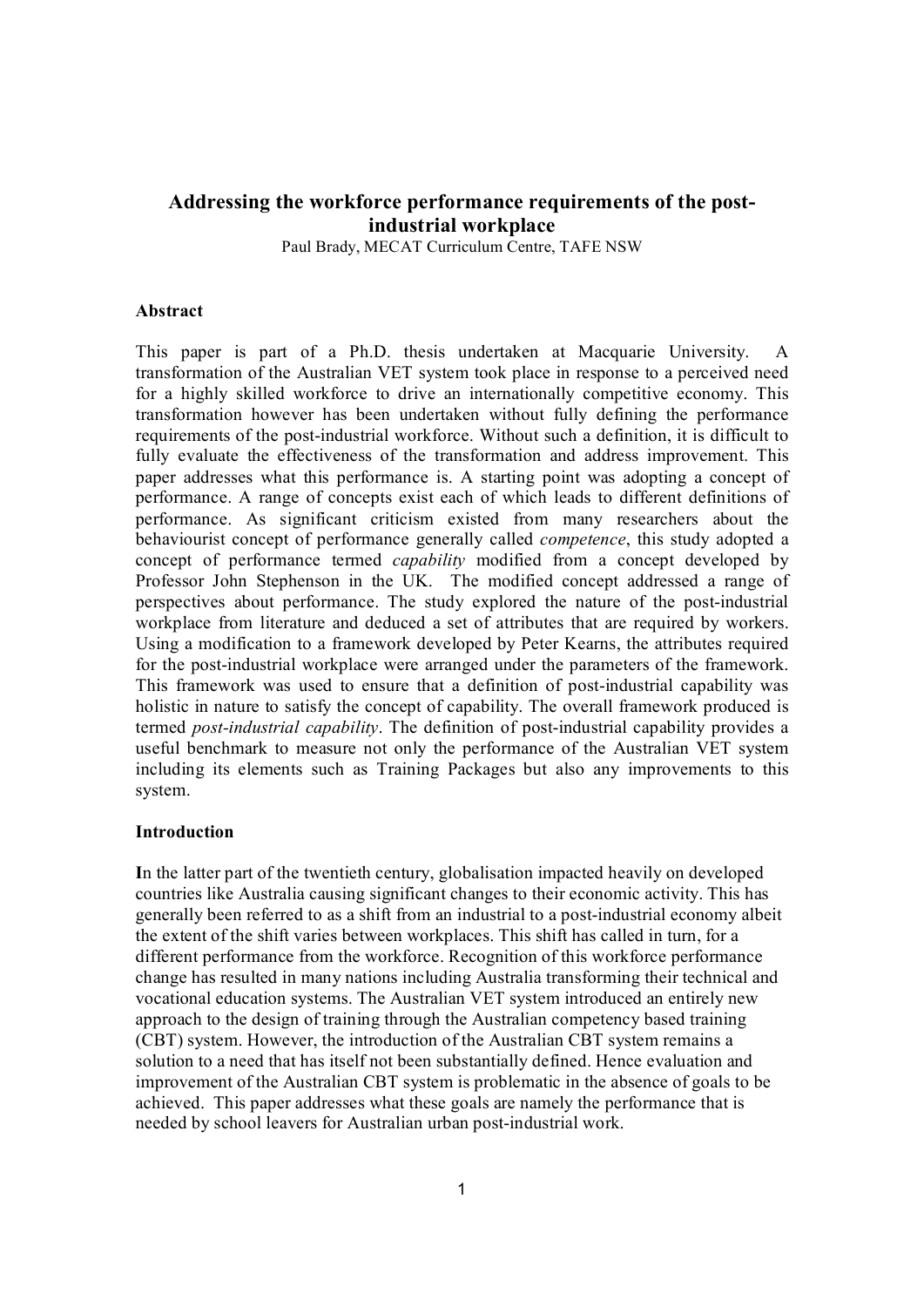#### **Literature Review**

This research is primarily based upon existing literature. An in-depth analysis of current literature did not reveal any statement that defines the overall performance needed by school leavers in the post-industrial era. Whilst there is considerable literature that deals with individual/ sets of work attributes of the post-industrial era or generic/employability skills, none focus on the totality of performance required for the post-industrial era. The studies on work attributes or generic/employability skills also do not generally make explicit the concept of performance upon which they are based.

Literature (for example, Dall'Alba & Sandberg, 1996; Hager, 1993a; Stephenson, 1992; Velde, 1999) shows that there are many concepts about performance. The behaviourist concept for example, underpins the Australian CBT system. The behaviourist concept regards overall performance as being reducible to a set of discrete individual observable behaviours. In turn, attainment of each individual behaviour in the set means achievement of overall performance. This approach has been generally described as atomistic and tends to lead to lists of behaviours. The key competencies, employability skills and units of competency in Training Packages display the characteristics of behaviourist thinking in so far it is considered each can be separately observed and measured. Literature shows significant criticism of the behaviourist concept of performance (for example, Ashworth, 1992; Ashworth & Saxton, 1990; Hyland, 1994; Schofield & McDonald, 2004). These authors generally conclude that performance is complex and cannot simply be reduced to lists of attributes.

There is a range of concepts about performance that adopt a more holistic approach. Hager (1993a) for example advocates a holistic approach incorporating a level of measurability. Another viewpoint regards performance as embedded in the context of work and the students' interpretation of that context (Velde, 1999). In this regard, Dall'Alba and Sandberg (1996) regard performance as an entity formed through the experience of the task or work. This raises another important distinction in concepts of performance between knowledge being held by individuals and knowledge being held by an organisation (Matthews & Candy, 1999). It is possible therefore to talk about the performance of an organisation upheld by implicit and explicit knowledge, as well as the performance of individuals. Another important distinction in a concept of performance is the contribution to a given enterprise and the individual's ability to have a fulfilling career.

The *capability* approach (Stephenson, 1992) is an attempt to create an alternative holistic concept of performance. Capability as defined by Stephenson, is a complex construct of specialist expertise, a confidence to apply knowledge and skills within varied and changing situations and, an ability to continually learn. However Stephenson's use of the term capability is limited, because it relates to performance in a higher education institution and lacks measurability, as it does not provide details about performance other than broad based statements to help in the development of educational programs.

The researcher addresses these problems through modifying Stephenson's concept in the following ways: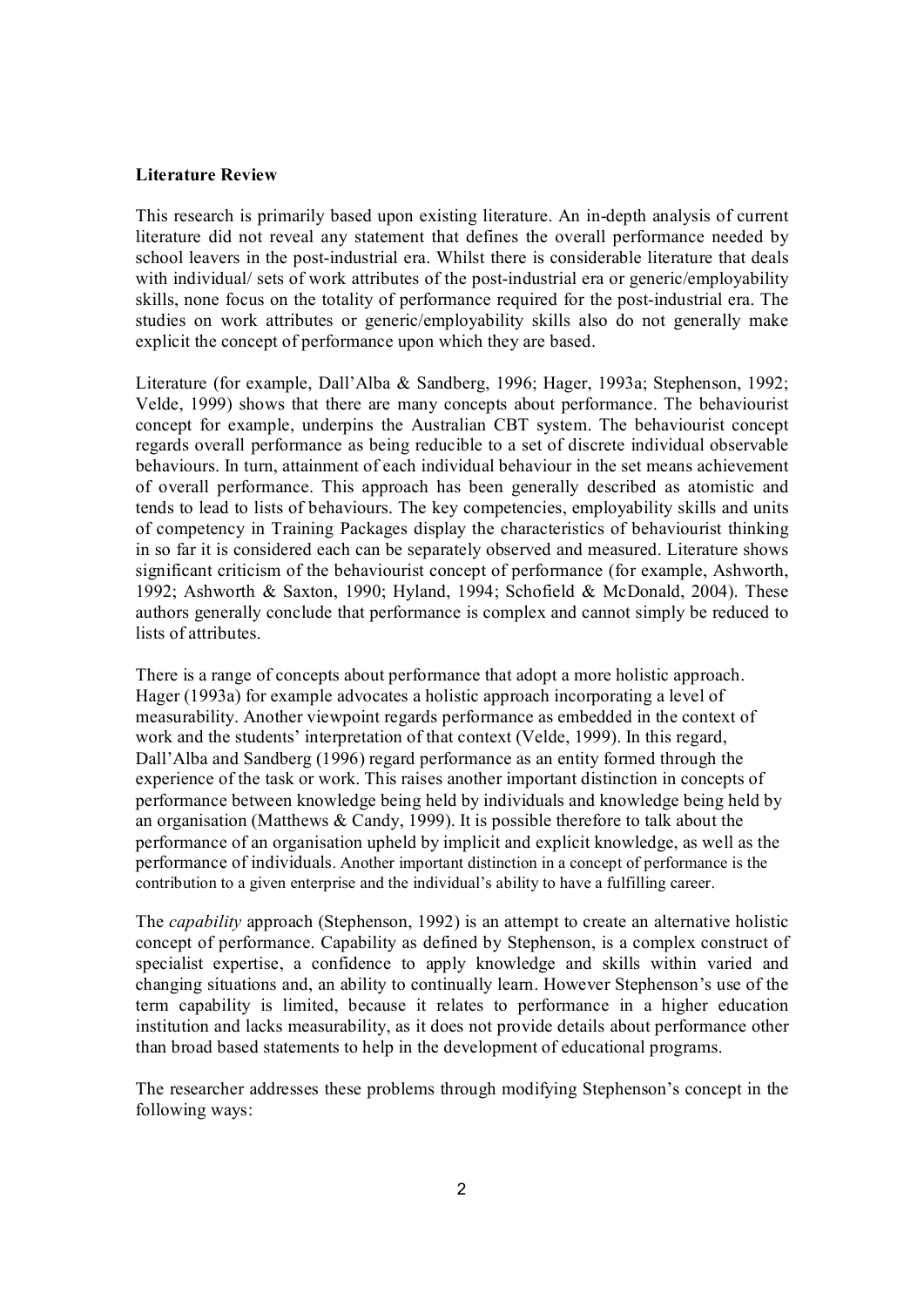- Defining capability as overall performance within an occupational role in the workplace.
- · Adding measurability by providing an identification of the elements that comprise capability that are referred to as abilities.
- · Preserving holism through regarding the abilities as fused. Although fused in a totality, abilities can nonetheless be recognised.

To achieve both a level of holism and measurability, the researcher sought a schema. A schema developed by Kearns (2001) was the only suitable one found. The Kearns schema is a cluster of key generic skills that coincide with the broad based and non occupational specific abilities. Whilst a significant level of literature as mentioned above has identified specific abilities that are needed, the Kearns framework is unique in classifying and relating clusters to each other. The Kearn's schema does not claim to be a statement on the abilities needed for the post-industrial workplace, as its focus is on generic abilities. However generic competencies are a significant part of capability. The researcher consequently found that the Kearn's schema was useful in classifying most of the abilities required for the post-industrial workplace. By modifying this schema to include the parameters of occupational specific skills and critical thinking, it was possible to create a new framework that addresses capability.

The identification of abilities drew on a wide range of educational and management literature about the economy (for example, Boston Consulting Group, 1995; Brown & Lauder, 1996; Mathews, 1989) and the abilities required for work (for example, The Allen Consulting Group, n.d.; Australian National Training Authority [ANTA], n.d.; ACCI & BCA [Australian Chamber of Commerce and Industry and Business Council of Australia], 2002; Gow & McDonald, 2000; Hull & Matthews, 1997; Kincheloe, 1995; Smith et al.,  $2002$ ; UNESCO & ILO,  $2002$ ). The study is thus a synthesis of literature from a neo-liberal, human capital and critical pedagogy set of perspectives.

# **Research Method**

The overall approach of the study to define post-industrial performance has been achieved through:

- · Adopting a concept of performance.
- Analysing the nature of both industrial and post-industrial era work.
- Reflecting on the nature of the industrial and post –industrial work.

The study analysed the nature of industrial and post-industrial era work as a basis for determining the required capability for each era. The distinction between the two eras was made, for analytical purposes only to highlight general tendencies that apply to varying degrees to different workplaces. This analysis employed a futurist approach developed by Slaughter (1986) who advocated an exploration of the values and paradigms over a period of 100 years either side of the present, to achieve an interdependence of time periods of the past, present and future. The study achieves this through exploring the world economy and the nature of work over a two hundred year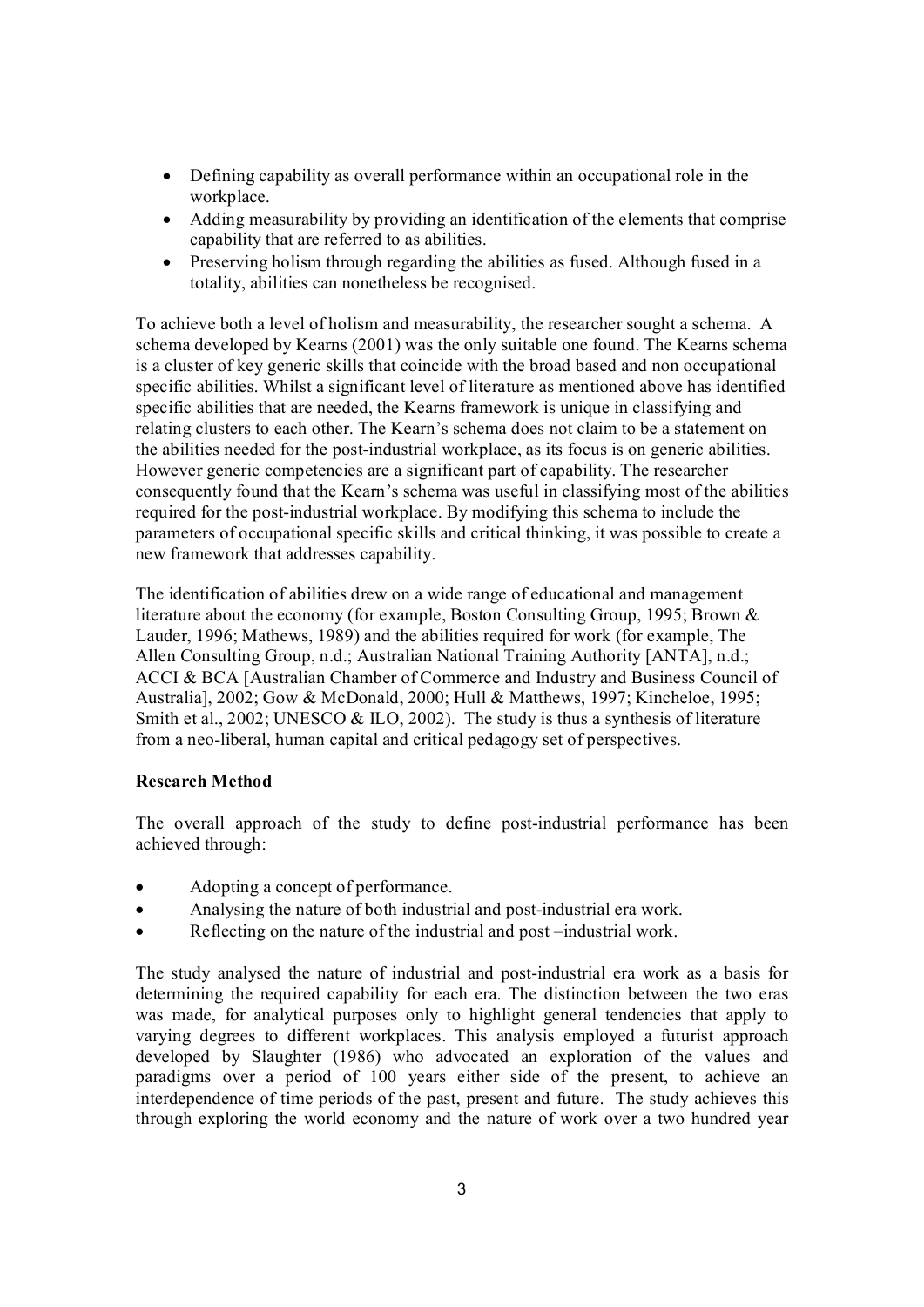period. This enables the analysis to not only address the present postindustrial period as an evolution from the industrial period, but also to provide a level of projection into the future. Moreover through contrasting the nature of work in the post-industrial with that of the industrial era, this study was able to highlight the nature of post-industrial work.

Through reflection on the nature of work and the use of literature mentioned in the literature search, a list of abilities required for both industrial and post-industrial work was developed. The abilities were then classified into seven parameters within a framework adapted from one developed by Kearns (2001). The resultant frameworks are subsequently referred to as industrial and post-industrial capability

## **Findings and Discussion**

The Appendix provides a definition of post-industrial capability. Overall the analysis reveals a significant change in the performance expected of workers in the post-industrial era to that of the industrial era. Each era is discussed in turn.

## *Industrial Era*

The industrial era was typified by high levels of stability in products/services and processes. Employment was generally full-time and often for life within the one organisation. The largely static nature of work enabled it to be standardised and organised within hierarchical structures. The overall performance expected can be summarised as follows: ability to take instructions and convey information to supervisors; ability to deal with monotony, repetition and routine work; ability to work alone; ability to focus solely on performing function to the technical specifications provided; and, possession of technical skills related to the function performed.

The industrial era resulted in the genesis of VET systems to provide training for skilled workers. Courses were highly defined to accommodate the demarcated nature of work.

## *Post-Industrial Era*

The post-industrial era is typified by rapid change in products/services and processes. The dynamic nature of the workplace and the need to reduce costs, has led to fewer layers of management to organise activity resulting in the workforce having significant responsibility in managing their own work. Consequently, the performance expected of the workforce has also changed. In all parameters of capability, there are significant differences both quantitative and qualitative between the industrial and post-industrial eras (see Appendix). Key performance areas where post-industrial workers differ to those in the industrial era are: making decisions; working in teams; possessing flexibility and adaptability; capacity to continually learn; and, possessing a customer mindset. In respect of the parameter of work readiness and work habits (see Appendix), the post-industrial worker is expected to have a range of abilities that support overall performance in an environment of changing functions and employment. Whilst the industrial era worker had few responsibilities, the post-industrial worker is required to accept significant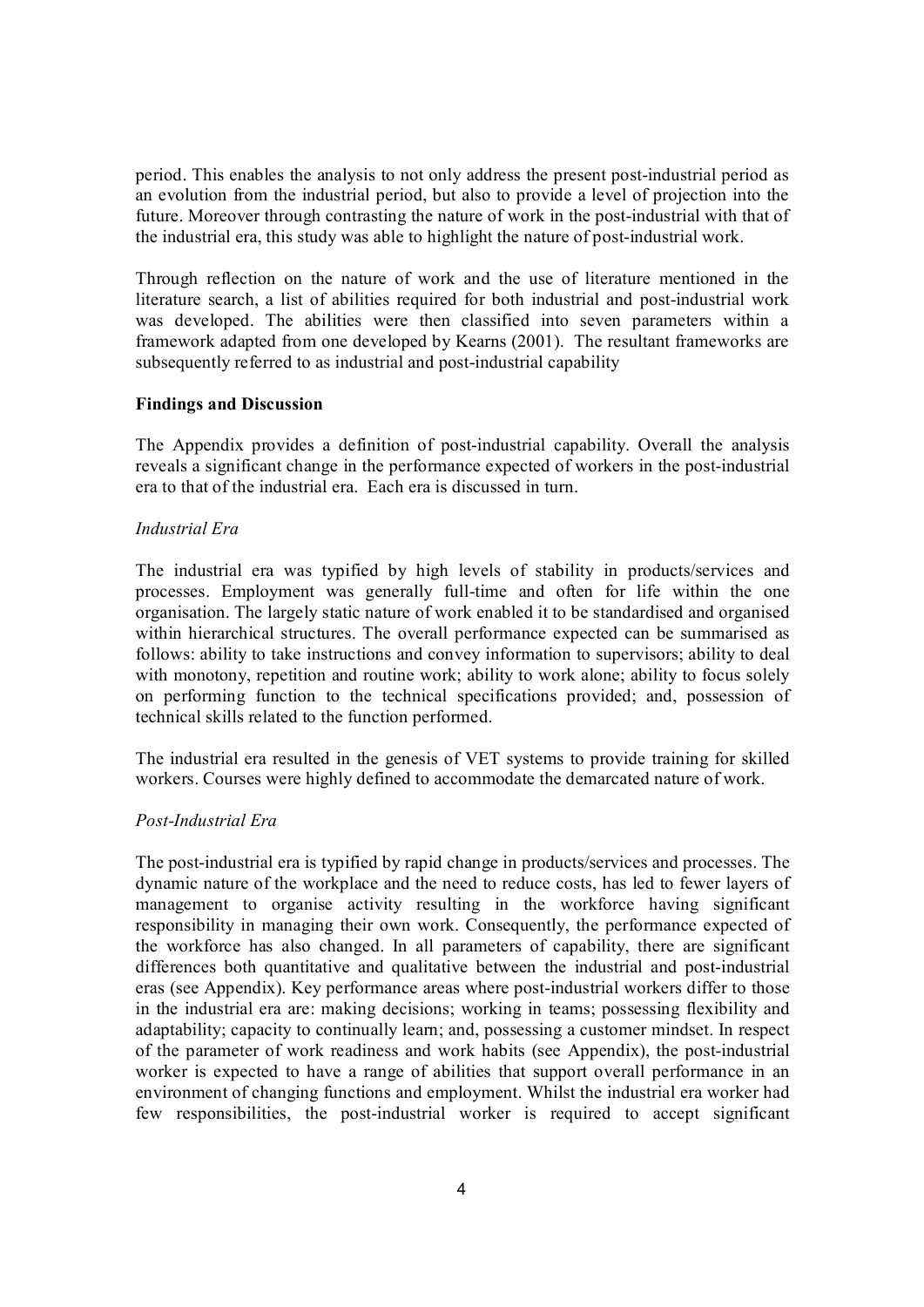responsibility in the functions that are carried out. Workers are expected to quickly adjust to new functions and self manage their work activity. Taking responsibility involves making appropriate decisions leading to a need for significant base knowledge about technology, workplace systems and the ability to quickly access new knowledge. Overall, the complexity of post-industrial work is dependent on numeracy, literacy and computer literacy skills.

With a significant level of post-industrial work taking place in teams, individuals, require significant interpersonal skills including intercultural ability and the ability to interact. The overall communication patterns are also related to the generation and retention of knowledge. Whilst industrial era planning departments and supervisors could be said to be the holders of workplace knowledge, it is more likely that the post-industrial workforce in general holds a significant level of knowledge about product, services and processes. Indeed competitiveness demands that knowledge acquired is continually captured by the enterprise (The Allen Consulting Group, n.d.). The responsibilities of workers now mean they need to be able to support learning in the workplace and the capacity to continually learn themselves.

Unlike the industrial era, workers in the post-industrial era have significant social responsibilities. In the industrial era, workers focused on a technical function largely because the world of work and the environment were largely separated. Post-industrial enterprises however have significant social responsibilities partly driven by regulations such as occupational health and safety and the environment (Chappell et. al., 2004). Workers in turn have to make decisions that comply with these requirements which require a significant level of analysis. Workers also now operate in a much broader environment than their counterparts in the industrial era. Increasingly in the postindustrial era people are contractors rather than employees, as was the case in the industrial era. Consequently, they now need to be able to analyse what is happening within a given enterprise as well the broader industry to gain appropriate income and working conditions and, to make appropriate decisions to satisfy workplace and community expectations (Kincheloe, 1995). The study uses the term *critical thinking* to reflect the analytical skills required.

In respect of the parameters dealing with autonomy/personal mastery/ self direction and enterprise/innovation and creativity skills, negligible performance was expected of the industrial era worker. Flat structures place far greater responsibility on the post-industrial worker especially the capacity for decision making. Continual change in products/services and processes results in workers generally in groups continually problem solving and seeking improvements to production. According to Roffe (1999), this requires an overall ability to solve problems as a whole rather than from a narrow perspective such as a task or given work function. Constant change in products and processes leaves little time to developing standardised solutions to problems as was the case in the industrial era. Whilst there will be routine problems, there will be many problems that are not routine and for which there will be no known solutions. The solving of the later requires higher order problem solving skills (Stevenson, 1994). There is an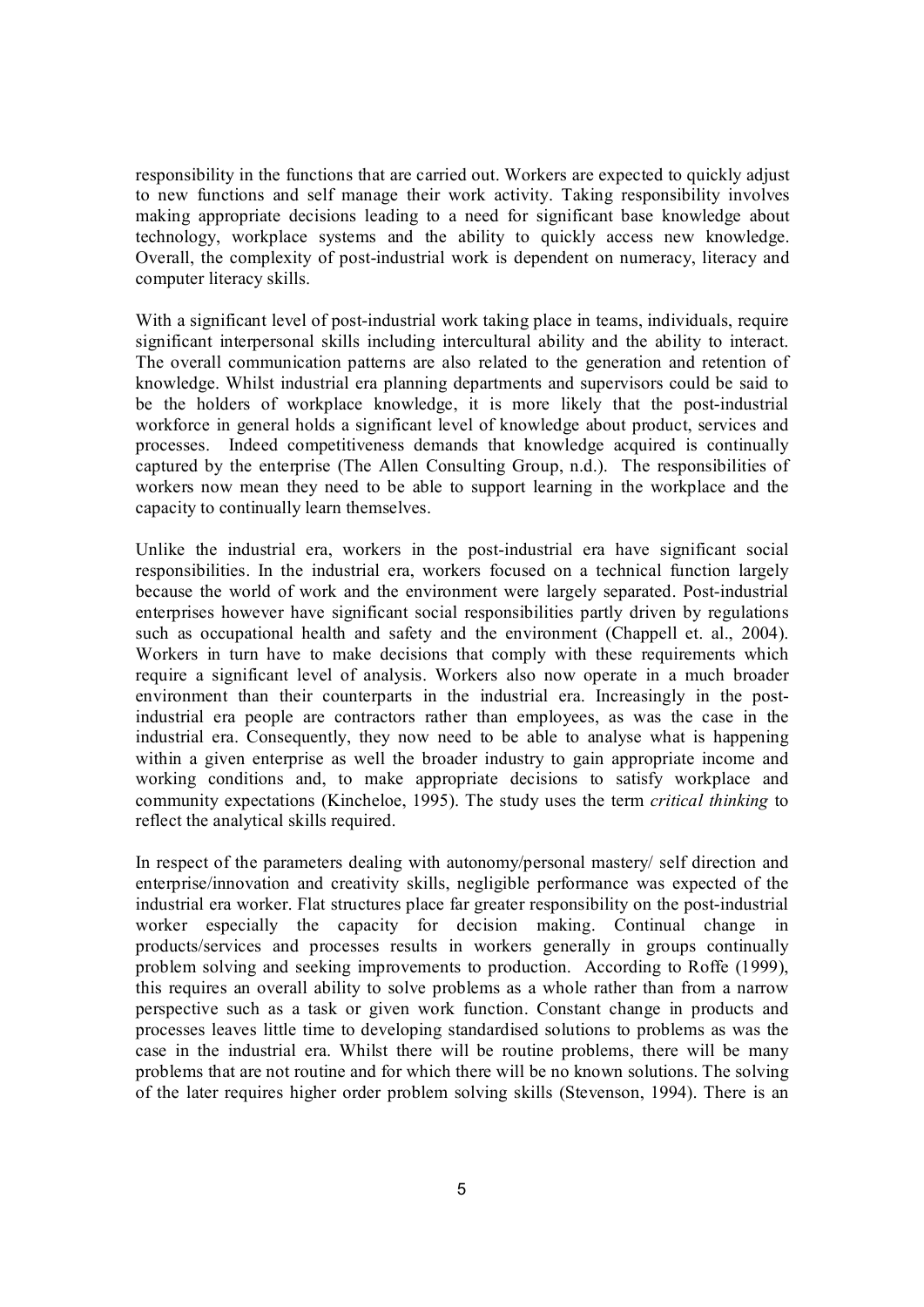added dimension of not simply solving a problem but being able to creatively arrive at solutions and improvements that enhance productivity.

The industrial era largely required the possession of highly defined technical skills limited either to a work station, or (in the case of trades), a demarcated area of work. A post-industrial worker is faced with constant change in functions due to changing products/ processes, the flexibility required in enterprises and contracted work arrangements. Consequently workers employ a much broader range of skills than what was the case in the industrial era. This suggests the possession of broad based industry/occupational area skills and knowledge (UNESCO & ILO [United Nations Education, Scientific and Cultural Organisation & International Labour Office], 2002).

## *Implications for the VET Sector*

A key question is whether the VET system adequately addresses post-industrial capability. Certainly policy makers have not defined post-industrial capability and made this a key goal of the system. Rather there appears to an implicit strategy in the VET system of using the process of Training Package development as a mechanism to define desired outcomes. Current guidelines particularly require developers to address employability skills which correspond to the personal abilities of post-industrial capability, through defining the facets of each employability skill (DEST, 2005). However there is an inherent danger that Training Package developers including industry and training providers, may in the absence of an understanding of post-industrial capability, list the more easily definable work related skills and knowledge at the expense of the more complex behaviour. This can lead to the development of a performance that is below that required in a post-industrial working environment. For example, there are at least three dimensions to problem solving (Stevenson, 1994). One is problem solving for routine situations. Another is problem solving for non routine and unknown situations (higher order problem solving skills). An overarching dimension is creativity. In respect of problem solving, there will be a tendency to focus on the more definable routine problem solving at the expense of the other more complex dimensions.

# **Conclusions**

The definition of post-industrial capability has drawn on a significant level of existing studies. It differs from previous studies in being based on a different concept of performance called capability and, addressing the overall performance expected in the post-industrial workplace. The value of the definition is that it addresses what the goals of the Australian VET system should be. It is however a conceptualisation and needs further research.

A key conclusion is that the Australian post-industrial economy demands an entirely different worker performance from that of the industrial era. The industrial era required individuals who could take instructions and perform technical tasks related to their function often without much interaction with others. The post-industrial era however requires a self-directed worker who creatively problem solves and makes ongoing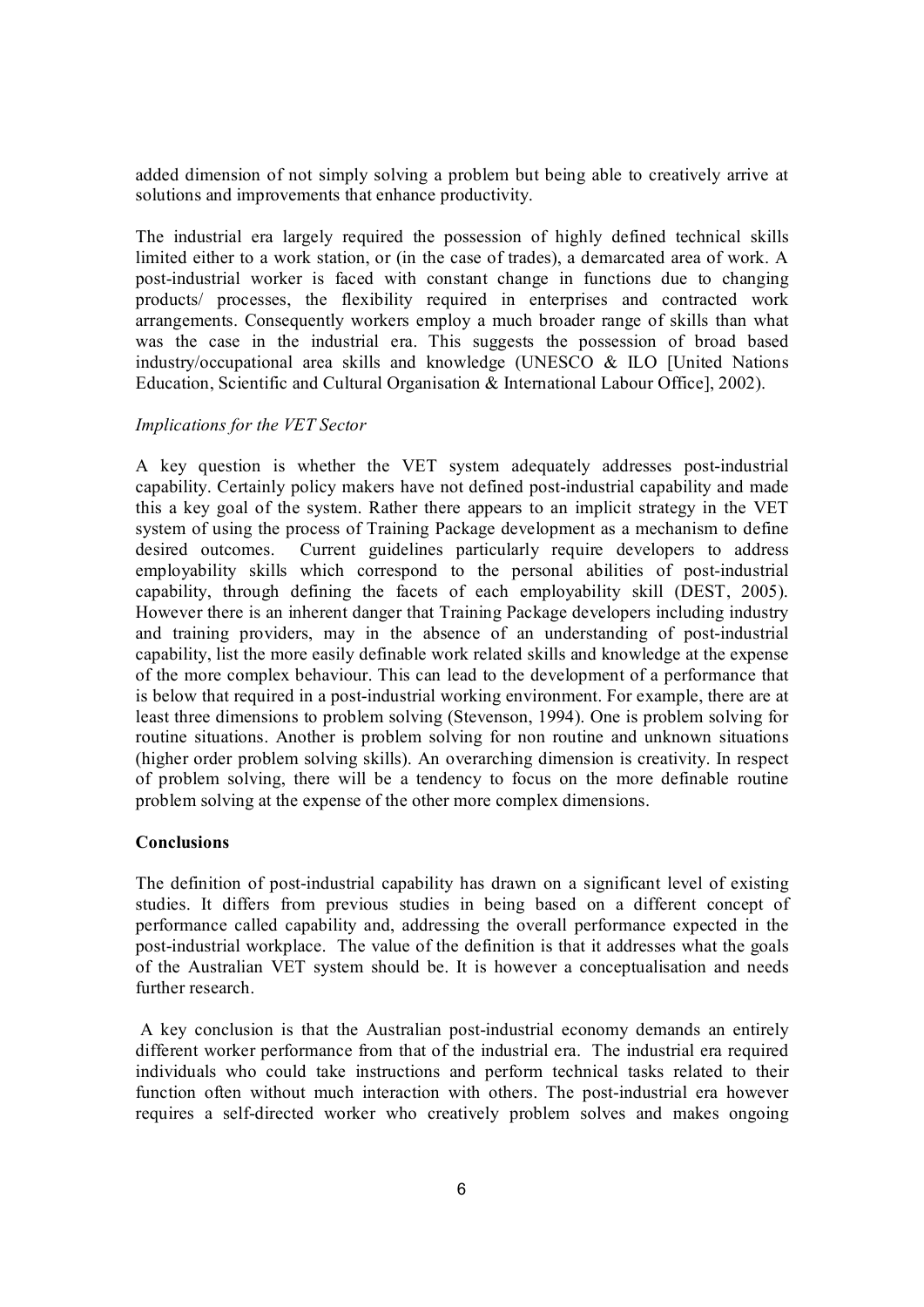improvement within a team environment in conformity to community expectations. Post industrial capability is a much more complex construct than industrial era capability. The analysis has revealed a requirement for breadth in technical ability, flexibility and adaptability, higher order problem solving skills, creativity, good interpersonal communication ability and a critical perspective of the working environment. The shift from industrial to post-industrial era capability is very much from a defined technical perspective to a complex of attitudes, social and organisational skills and broad technical ability.

The analysis has shown that post-industrial capability needs to be viewed as a complex construct rather than a set of individual observable behaviours. Although the abilities within each parameter provide a focus for learning and assessment, post-industrial capability needs to be addressed in a holistic way through each of the interlinked parameters. This poses significant changes to the way training is currently being delivered and assessed. Although the Australian Quality Training Framework and Training Packages address general competencies and parameters of performance, there is no requirement to link the latter in a holistic way. Post-industrial capability is most likely to be achieved through education institution or workplace project based activity that focuses on each parameter. The acquisition of higher order problem solving skills for example requires specific types of learning experiences A key question is whether the VET system with its industrial era origins has sufficiently transformed its overall learning environment to address the complexity of post-industrial capability.

#### **Acknowledgements**

The author wishes to express thanks to Dr. Tony Koop and Dr. David Saltmarsh of Macquarie University for their guidance to the author whilst undertaking the Ph.D thesis.

#### **References**

The Allen Consulting Group. (n.d.). *Training to compete. The training needs of industry*. Sydney: Australian Industry Group.

Ashworth, P. (1992). Being competent and having competencies. *Journal of Further and Higher Education, 16 (3), 8-39.* 

Ashworth, P. & Saxton, J. (1990). On competence. *Journal of Further and Higher Education*, *14*   $(2)$ , 3-25.

Australian National Training Authority. (n.d.). *A bridge to the future. Australia's national strategy for vocational education and training 19982003*. Brisbane: ANTA.

Australian Chamber of Commerce and Industry & Business Council of Australia. (2002). *Employability skills for the future*. Canberra: Department of Education, Science and Training.

Bernasek, M. (1978). Australian manufacturing industry. The challenge of structural change. *Current Affairs Bulletin*, *58 (1)*, 427.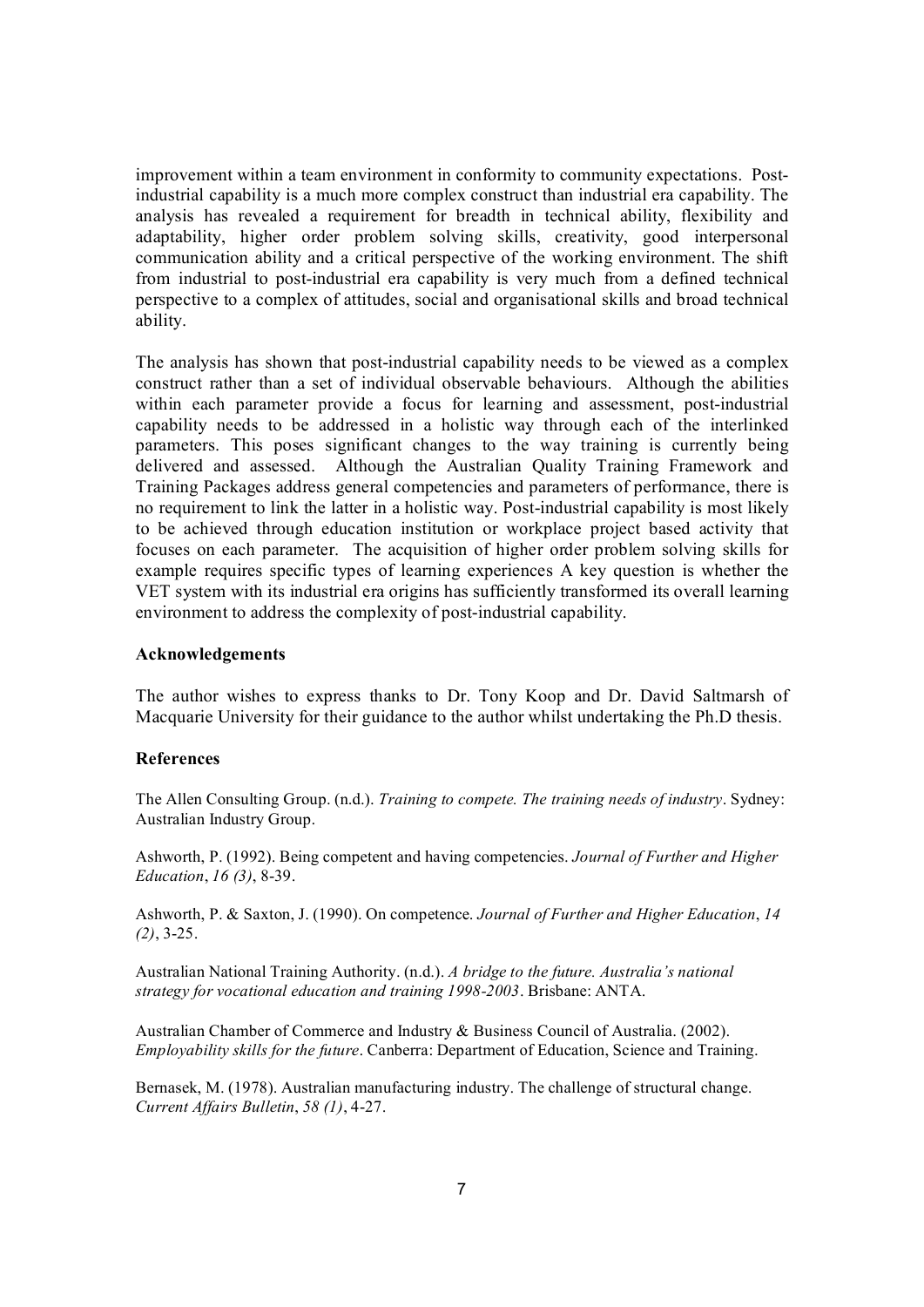Boston Consulting Group. (1995). *Enterprising nation. Australian manager of the 21st. century. Research by the Boston Consulting Group for the Industry Task Force on Leadership and Management Skills*. Canberra: Australian Government Publishing Service.

Brown, P. & Lauder, H. (1996). Education, globalization, and economic development. In A.H.Halsey, H.Lauder, P.Brown & A.Wells (Eds.), *Education, culture, economy and society* (pp. 172-192). Oxford: Oxford University

Chappell, C., Hawke, G., Rhodes, C. & Solomon, N. (2003). *High level review of Training Packages. Phase 1 report. An analysis of the current and future context in which Training Packages will need to operate*. Brisbane: ANTA.

Dall'alba, G. & Sandberg, J. (1996). Educating for competence in professional practice. *Instructional Science, 24, 411-437.* 

Department of Education, Science and Training. (2005). *Training Package development handbook.* Canberra: DEST. Retrieved 17/01/06 from www.dest.gov.au.

Gow, K. & McDonald, P. (2000). Attributes required of graduates for the future workplace. *Journal of Vocational Education and Training.* 52, 373-394

Hager, P. (1993a). How convincing are the arguments against competency standards. In W.Hall (Ed.), *What future for technical & vocational education and training* (pp. 145164). Adelaide: NCVER.

Hull, D. & Matthews, A. (1997). Implementation of national standards for the international labor market. In Lasonen (Ed.), *The challenge of the 21st. century for vocational education and training. International conference on vocational education and training proceedings* (pp. 309 314). (Clearinghouse Report No. CEO 74685). (ERIC Document Reproduction Service No. ED 411 406)

Hyland, T. (1994). *Competence, education and NVQs. Dissenting perspectives*. London: Cassell.

Kearns, P. (2001). *Review of research, generic skills for the new economy*. Adelaide: NCVER.

Kincheloe, J. (1995). *Toil and trouble*. NY: Peter Lang.

Lynch, R. (1997). *Designing vocational and technical teacher education for the 21st. century: Implications from the reform literature, information series no. 368*. (Report No. CEO73732). Columbus, OH: Centre on Education and Training for Employment. (ERIC Document Reproduction Service No. ED405499)

Mathews, J. (1989). *Tools of change*. Sydney: Pluto Press.

Matthews, J. & Candy, P. (1999). New dimensions in the dynamics of learning and knowledge. In D.Boud & J.Garrick (Eds.), *Understanding learning at work* (pp. 47-65). London: Routledge

Moy, J. (1999). *The impact of generic competencies on workplace performance review of research*. (Report No. CE 079 094). Adelaide, NCVER. (ERIC Document Reproduction Service No. ED433422)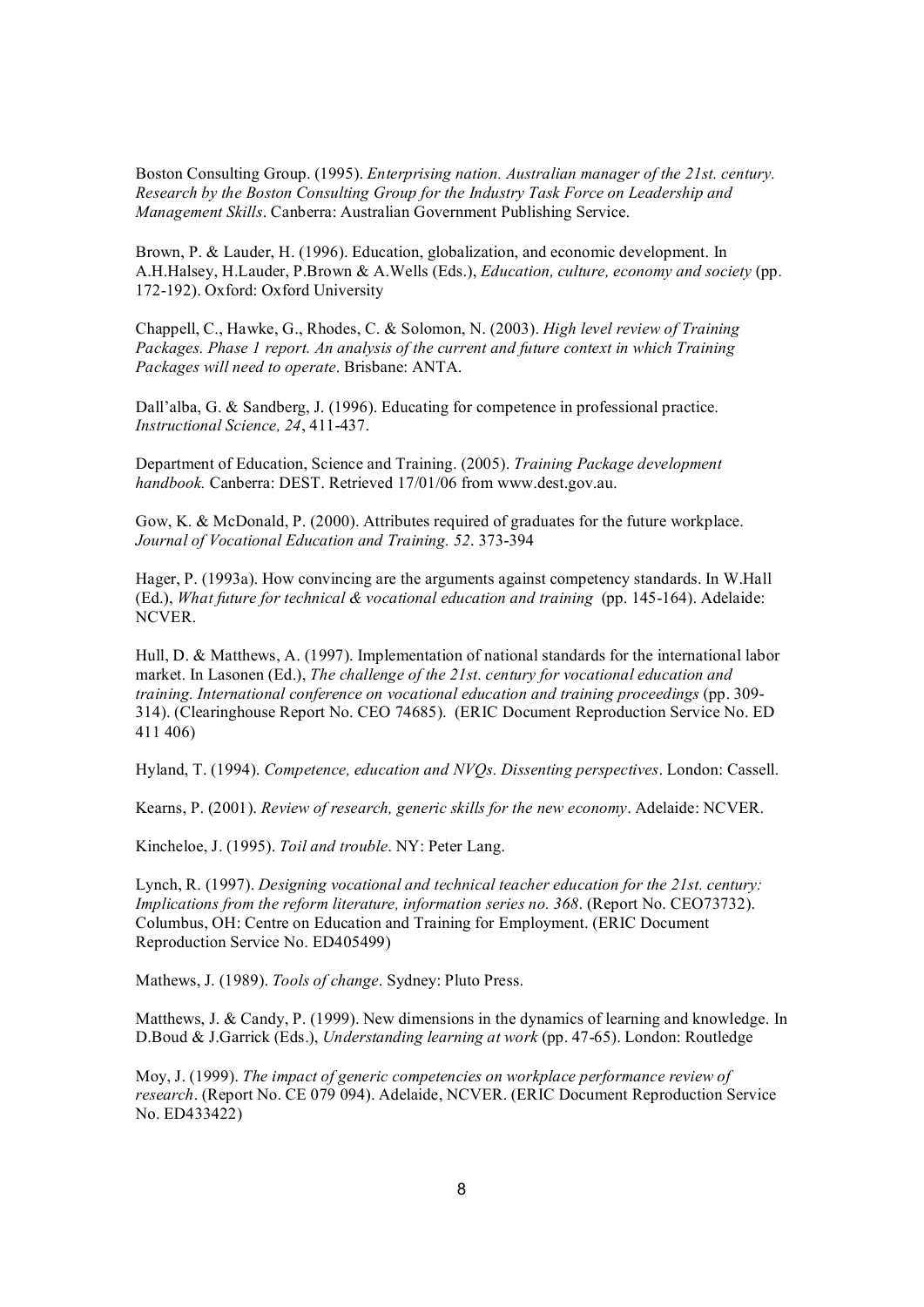Pair, C. (1994). *Vocational training yesterday, today and tomorrow*. (Report No. EDC/111/3 Rev1). Paris: International Commission on Education for The Twenty First Century, UNESCO (ERIC Document Reproduction Service No. ED404212)

Parks, D. (1996). *Technical education & training in the 21st. century. ITE paper no.1*. (Report No. CEO72263). Public lecture delivered at the Institute of Technical Education, Singapore. (ERIC Document Reproduction Service No. ED398409)

Roffe, I. (1999). Innovation and creativity in organisations: A review of the Implications for training and development. *Journal of European Industrial Training*, 23, 224-237..

Schofield, K. & McDonald, R. (2004). *Moving on…Report of the high level review of Training Packages*. Melbourne: ANTA.

Slaughter, R (1986). Critical futures studya dimension of curriculum work. *Curriculum Perspectives, 6 (2), 64-67.* 

Smith, A., Oczkowski, E., Noble, C. & Macklin, R. (2002). *New management practices and enterprise training*. Adelaide: NCVER.

Stephenson, J. (1992). Capability and quality in higher education. In J. Stephenson & S. Weil (Eds.). *Quality in learning: A capability approach to higher education* (pp. 19). London: Kogan Page.

Stevenson, J. (1994). Vocational expertise. In J. Stevenson (Ed.), *Cognition at work* (pp.735). Adelaide: NCVER.

Symes, C. (1995). A post-fordist reworking of Australian education: The Finn, Mayer and Carmichael reports in the context of labour reprocessing. *The Vocational Aspect of Education, 47*, 247-271.

United Nations Educational Scientific and Cultural Organisation & International Labour Organisation. (2002). *Technical and vocational education and training for the twentyfirst century. UNESCO and ILO recommendations*. Paris: UNESCO.

Velde, C. (1999). An alternate conception of competence. *Journal of Vocational Education and Training*, *51*, 437447